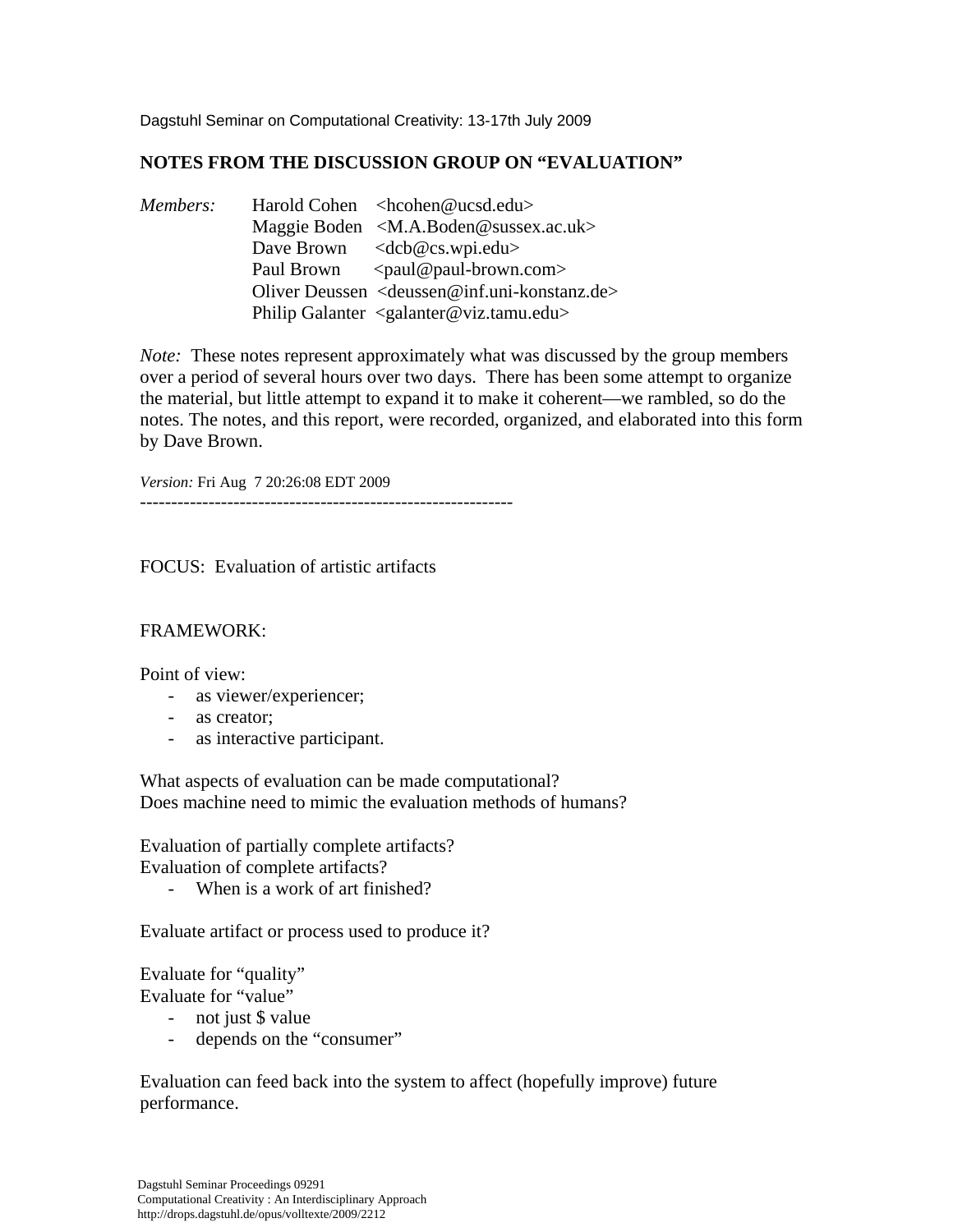Harold's desire is to have a system that decides, as he does, which of AARON's generated images are worth saving and perhaps presenting to the public.

If evaluation during generation is in the same terms (i.e., uses same "rules") then there is a danger of not being transformationally creative.

## DECISION IMPACT:

What is the impact of initial decisions during an artifact's creation on the final quality?

Are these decisions reversible? (e.g., pencil drawing vs. carving) What effect does that have final quality?

For products initial decisions can make majors effects. Some artistic artifacts are similar to products in that regards, others not.

Cezanne is reported to throw paintings away once an "incorrect" brushstroke was made. i.e., reversibility impacted by evaluation.

# LEVELS OF EVALUATION:

Evaluation at the hand-eye level -- e.g., "quality of line".

Different points of view for evaluation

- e.g., quality of "marks";

 innovative use of media; technical quality; ability to tell a story.

Evaluation of "consumer's" emotional reaction.

- from facial expressions;
- from expected reaction to content (e.g., to Munch's "The Scream")

Novelty and surprise are included in most evaluations of the creativity of an artifact.

Can also evaluate for artistic "style" (e.g., cubist)

Visual arts: formal evaluation, based on principles.

- closure (closed shapes);
- foreground/background;
- balance;
- inside/outside;
- bottom up evaluation.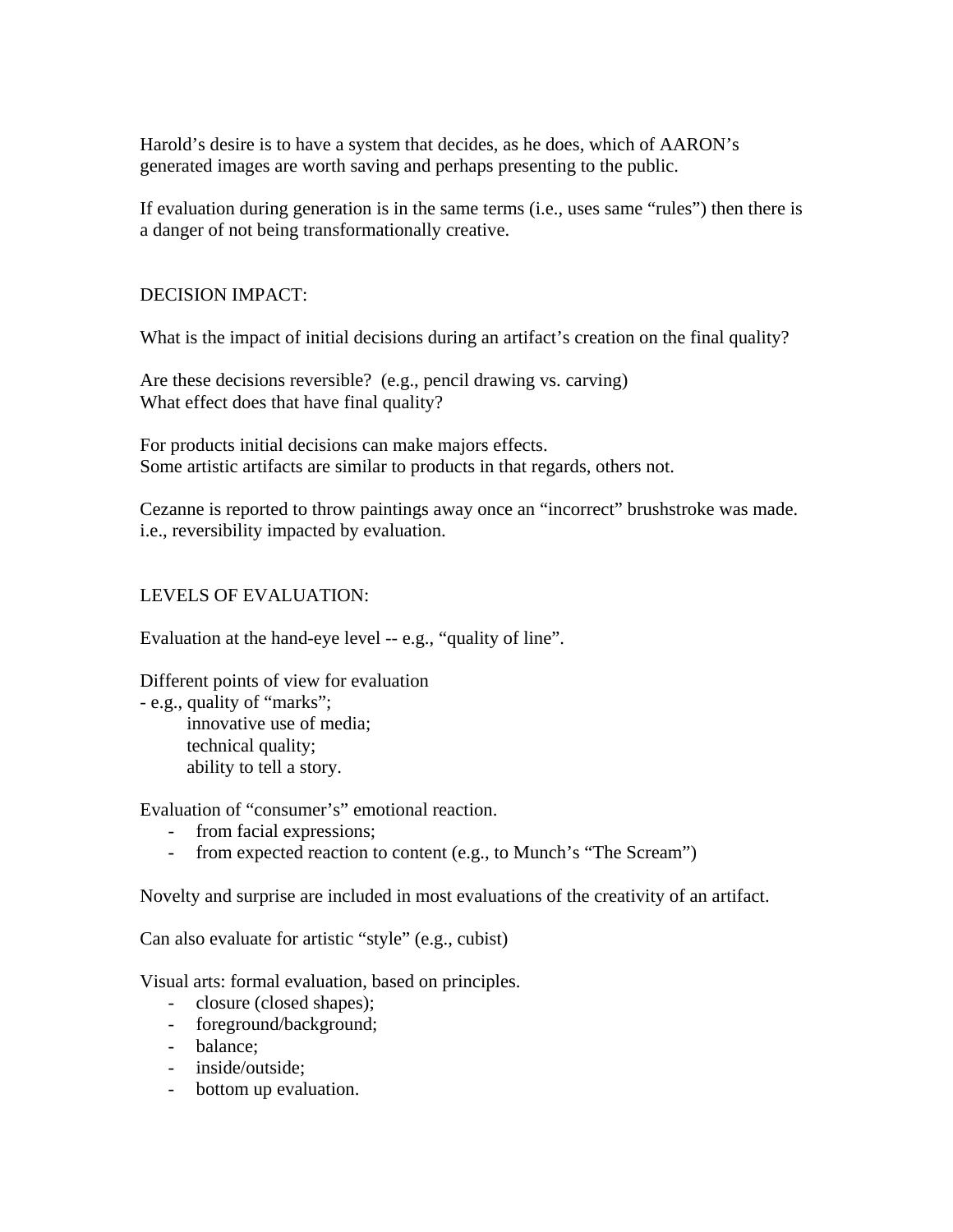Can principles be obtainable by machine learning?

## NOVELTY:

Novelty: of different attributes of the artifact

- e.g., color, density, texture, material, etc.
- of concepts, intentions, ...
- hierarchical evaluation possible
- can accumulate
- which attributes are significant?

Novelty in art: of the media and/or the "meaning"

- 1. Novelty *detection* is there any?
- 2. Novelty *analysis* what's new, in what way, and to what degree?
- 3. Novelty *evaluation* is that type of novelty significant?

Check for novelty against large database (e.g., WWW) of existing artifacts.

#### INTENTION:

May have to know the intention of the artist/program before you know how to evaluate.

For a program, the intention is probably due to the programmer.

For a program, any evaluation that is included is probably due to the programmer.

In-program evaluation forms the basis for an aesthetic judgment.

Alternatively could evaluate based on intention of viewer/consumer.

### MATURITY:

It may take 10-12 years of intense immersion before transformational creativity occurs.

Evaluation goes hand-in-hand with the generation: i.e., it matures too.

Expertise plays a role in evaluation - knowledge is necessary for high performance.

Knowledge compilation can make explicit evaluation become embedded in the generation process, producing artifacts that will be considered to have high value.